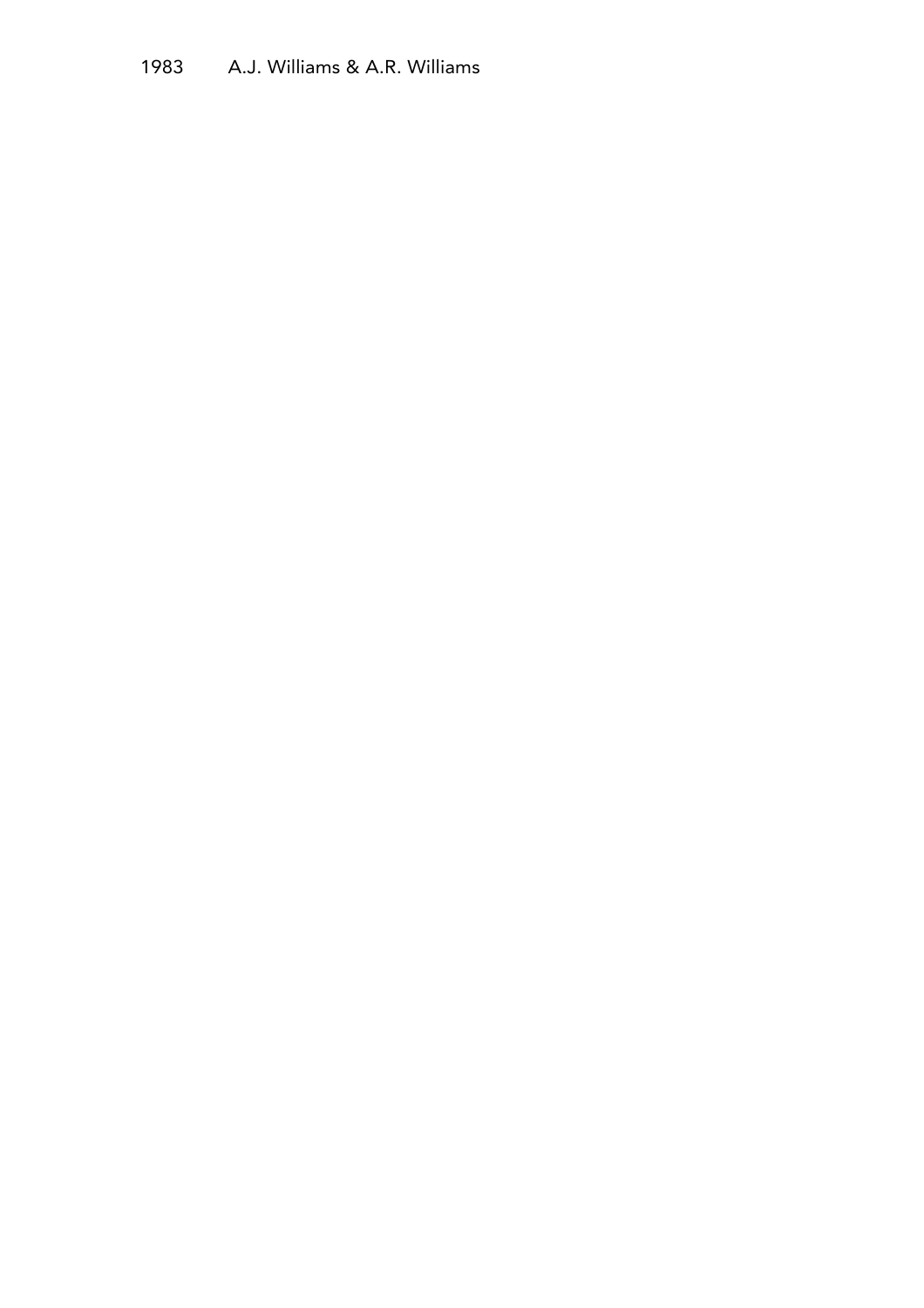A.J. Williams & A.R. Williams I.B. McKim & N. C. Holmes D. Deane & S. Deane I. Robinson & R. Duthie M.A.S. Murdoch & G.V. Agnew D.H. Kath & D.I. Thompson P. Bird & P. Mc Dougall A. Kissane & J. Martin J. Loxton & P. Carlson I.B. McKim & G.D. Adam B.T. O'Sullivan & R. O'Sullivan R.S. Thompson & J.J. Grasso T. Thomason & S.M. George G.E. Maddern & J. Youngman I. Robinson & J.P.A. Miller A.C. Burton & S.T. Burton D.H. Kath & D.I. Thompson K.A. Virtue & B. Parkinson N.P. Roberts & K.A. Archer P.G.M. Todd & E.R. Smith G.C. Brown & B.C. Mellersh E.S. Collin & L.S. Collin A.S. Grosert & E. Hutchinson D.H. Kath & D.I. Thompson E. McGuinness & G. McCafferty D.H. Kath & D.I. Thompson A. Anderson & M. Corder T.M. Landy & C.A. Martinez A.S. Grosert & E. Hutchinson R.C.Perry & R.J. Boyle A.H. Colledge & G.W. Falk N.C. Beetson & H.G. Watkins J.M. Lock & J.M. Woodward J.G. Trude & C.B. Freeman D.K. Paine & P.N. Berry J.P. Baird & G. Lambert A.H. Colledge & E.F. Doyle J.G. Laidlaw & F.B. Hemming 1942-44 No Competition C.D. Thompson & G. Lambert A.N. Tanner & H.C. Jenyns C.B. Freeman & F.J. Mccarthy S.B. Cribb & A.E. Piercy A.J. Lock & S.E. Travill W.H. Drew & H.W. Herbert L.A. Poole & W.H. Michael